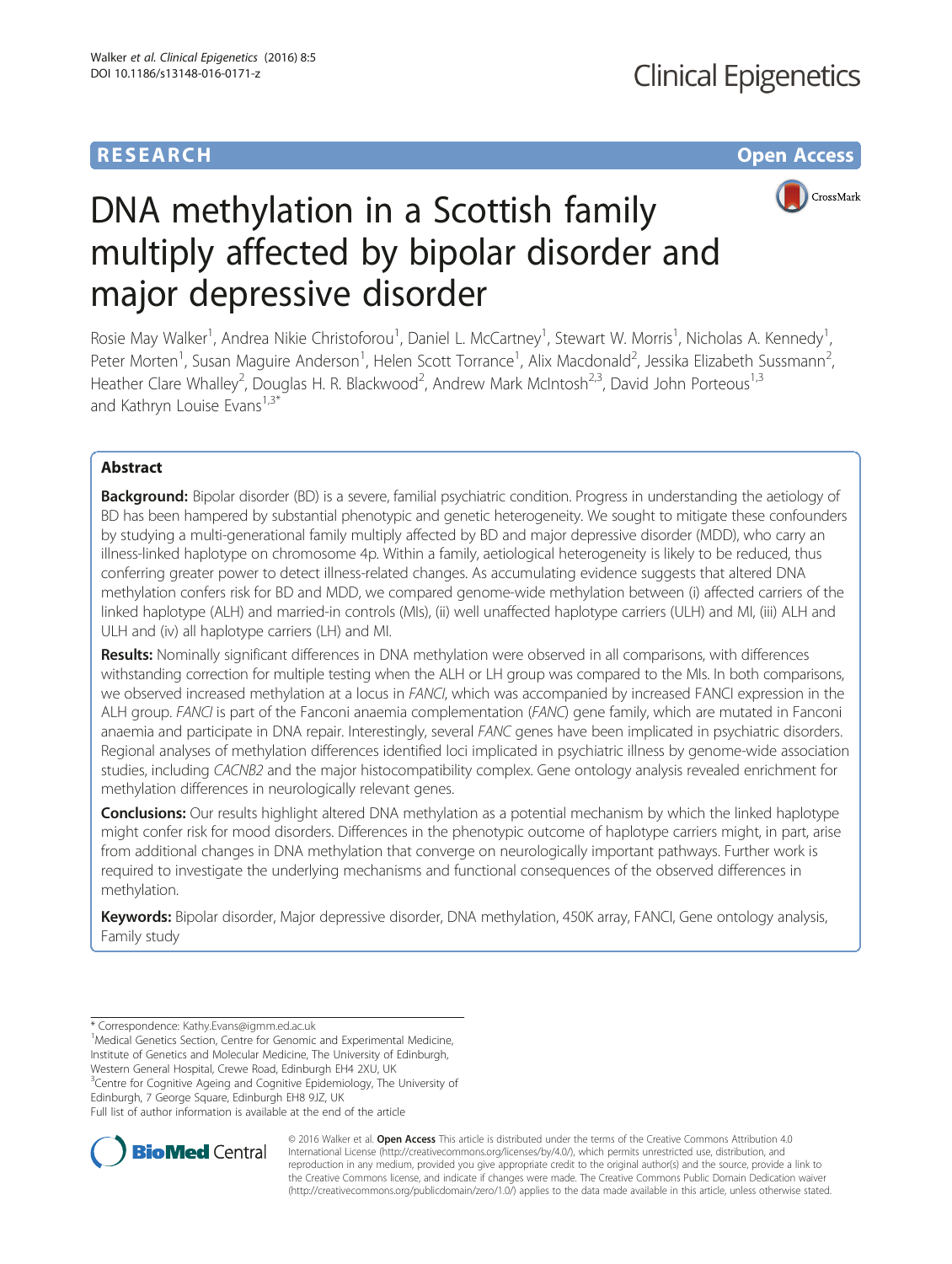## Background

Bipolar disorder (BD) is severe psychiatric condition characterised by recurrent episodes of depression and mania. BD is highly heritable  $(h^2 = 0.85 \, [1])$  $(h^2 = 0.85 \, [1])$  $(h^2 = 0.85 \, [1])$ , and in recent years, progress has been made in identifying riskassociated variants through genome-wide association studies (GWASs) (reviewed in [\[2](#page-10-0)]). These risk variants are, however, of small effect and together only partially explain BD's heritability [[3, 4\]](#page-10-0).

Many of the associated variants for BD fall within non-coding regions of the genome [[5\]](#page-10-0), implicating perturbed regulatory processes in the pathogenesis of this condition. Consistent with this observation, gene expression studies have identified several changes in individuals with BD [[6, 7\]](#page-10-0).

Some of these expression changes might be attributable to altered DNA methylation, which has been observed in individuals with BD, for example [[8](#page-10-0)–[12](#page-10-0)]. DNA methylation levels at many sites are, at least in part, under genetic control [\[13](#page-10-0)], indicating one potential mechanism by which regulatory variants might confer risk for BD. In addition, comparison of monozygotic twins who are discordant for BD, or the related psychiatric illness schizophrenia, has revealed several loci showing significant differences in DNA methylation [\[14](#page-10-0)]. These differences might reflect the actions of environmental risk factors, which are believed to contribute to the imperfect concordance for BD observed in monozygotic twins.

To date, case-control studies of DNA methylation in BD have been limited either by a restricted focus on candidate genes [\[8](#page-10-0)–[10](#page-10-0), [12](#page-10-0)] or the study of a small group of unrelated individuals [\[15, 16](#page-10-0)]. Here, we capitalise on the increase in homogeneity conferred by the study of related individuals by assessing blood-based DNA methylation in a large Scottish family multiply affected by BD and major depressive disorder (MDD). Increased aetiological homogeneity within this family may confer greater statistical power to detect phenotypically relevant differences in DNA methylation. Previous analyses of this family have identified a  $\sim$  20 Mb haplotype on chromosome 4p15-16, which shows linkage to BD and MDD (henceforth referred to as the linked haplotype  $(LH)$  [[17](#page-10-0), [18](#page-10-0)] (maximum LOD score = 4.41). Ongoing analysis of the family, which now includes additional individuals, suggests that the LH acts in conjunction with genome-wide polygenic risk to confer risk for BD (Clarke et al., manuscript in preparation).

Here, we assessed the hypothesis that the LH confers risk via an effect on DNA methylation and identified four loci showing differences in methylation in carriers of the LH that withstood correction for multiple testing. Furthermore, as some carriers of the LH do not develop BD or MDD, we attempted to identify differences in DNA methylation that represent additional risk and/or protective loci that act in concert with the linked haplotype to determine an individual's phenotype. In this comparison, no individual locus remained significant after correction for multiple testing; however, collectively, the most differentially methylated loci were found to map to genes involved in neurologically relevant functions. Together, these analyses aimed to assess the contribution of genetically and environmentally driven changes in DNA methylation to the development of BD and MDD.

## Results

## Overview of research strategy

Genome-wide DNA methylation was measured in members of a large family multiply affected by BD and MDD, using the Infinium HumanMethylation450 BeadChip. Three groups of individuals were considered: affected (diagnosed with either BD or MDD) carriers of the linked haplotype (ALH;  $n = 10$ ; (BD  $n = 5$ ; MDD  $n = 5$ )); unaffected carriers of the linked haplotype (ULH;  $n = 10$ ) and unaffected, non-haplotype-carrying married-in controls (MIs;  $n = 9$ ). A series of comparisons was performed: ALH vs. MI, ULH vs. MI, ALH vs. ULH and LH (combined ALH and ULH) vs. MI. These comparisons permitted us to assess our hypotheses that (i) the linked haplotype confers an increase in risk for major affective disorders via an effect on DNA methylation and (ii) DNA methylation at certain loci correlates with the presence/absence of illness in haplotype carriers, reflecting the involvement of additional risk/protective loci. To gain an insight into the potential consequences of differential methylation, gene ontology analysis was carried out to identify biological processes and functions overrepresented amongst the most significantly differentially methylated loci.

#### Quality control and data filtering

As the performance of some probes on the array is known to be affected by the presence of single nucleotide polymorphisms (SNPs) or cross-hybridisation, these probes were removed prior to data analysis. Firstly, 17,955 probes in which the target CpG is located within 2 bp of a SNP (minor allele frequency ≥5 %) and 29,093 probes predicted to cross-hybridise [[19](#page-10-0)] were removed from the dataset. The overall success of DNA methylation profiling was then assessed by considering plots representing the output of quality control probes, which measure the success of various stages of the profiling process. This revealed incomplete bisulphite conversion in two samples, which were omitted from downstream analyses. Finally, 2937 probes were removed as they had more than five samples with a bead count of less than three and/or  $\geq 1$  % of the samples had a detection p value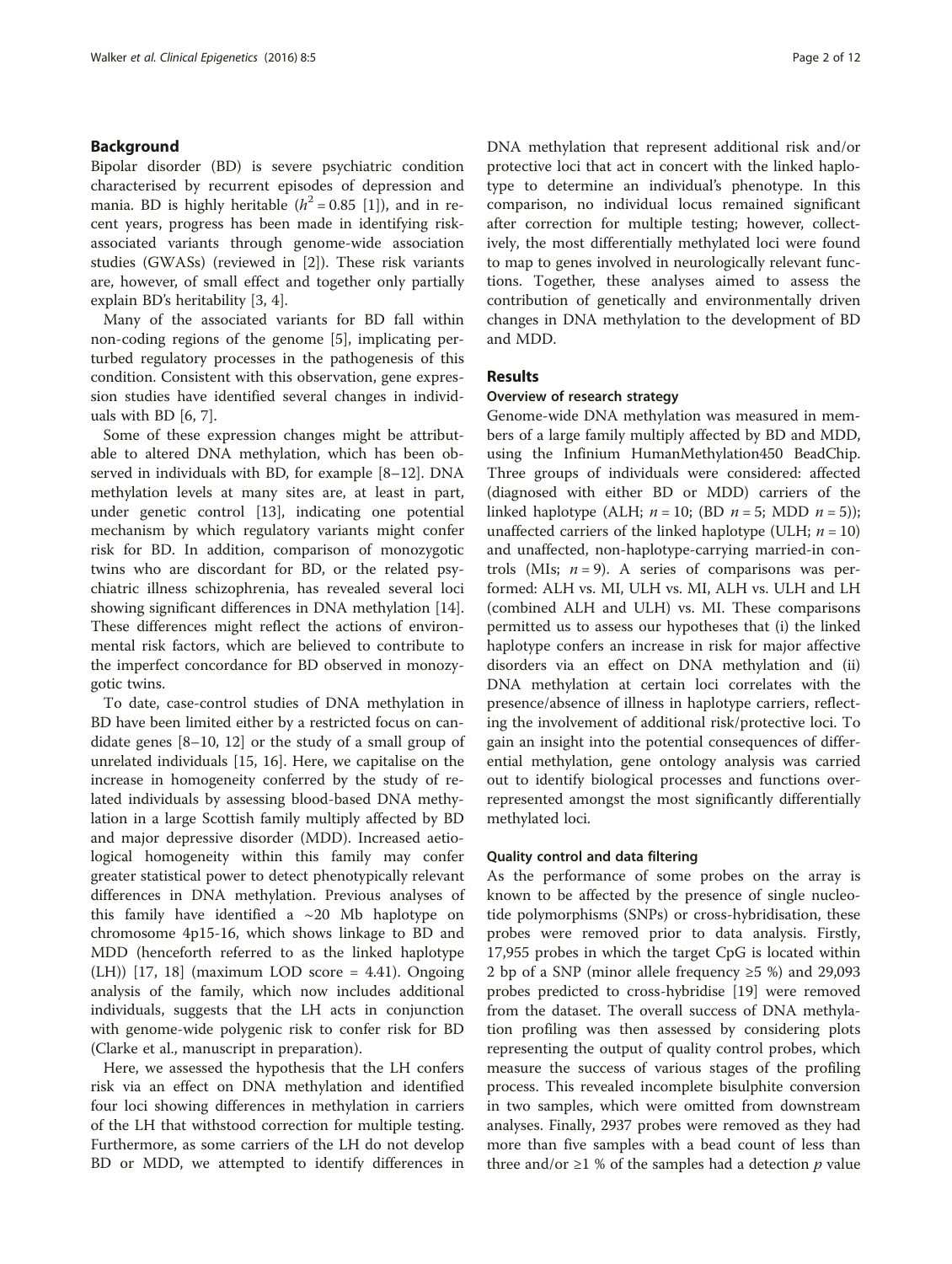of >0.05. At the end of this filtering process, the dataset comprised 435,889 probes measured in nine ALHs (BD  $n = 5$ ; MDD  $n = 4$ ), ten ULHs and eight MIs (Additional file [1:](#page-9-0) Table S1).

#### Selection of normalisation method

Twelve normalisation methods available in the R package wateRmelon [\[20](#page-10-0)] were ranked according to their ability to reduce noise attributable to technical error (Additional file [1](#page-9-0): Table S2). Daten 2 was identified as the optimum normalisation method.

## Assessment of between-group differences in cell composition

Due to the presence of cell type-specific DNA methylation patterns, individual differences in blood cellular composition can confound the assessment of methylation. As such, between-group differences in estimated cellular proportions were assessed. No significant differences were observed ( $p \ge 0.276$ ).

## Surrogate variable analysis

To reduce the potentially confounding effects of unmeasured and/or unmodelled variables, surrogate variables (SVs) were estimated [\[21\]](#page-10-0). This resulted in the identification of six significant SVs, which were fitted as covariates in the differentially methylated position (DMP) analysis.

## Identification of DMPs

Linear regression analysis was performed to assess DNA methylation at the 435,889 probes retained after data filtering. This analysis revealed four loci to be significantly differentially methylated following multiple testing correction (false discovery rate (FDR)-adjusted  $p \le 0.1$ ) when comparing the LH group with the MI group (Table 1; Additional file [1:](#page-9-0) Table S3; Fig. [1](#page-3-0)). These loci map to the following: an intron in FANCI, 147 bp downstream of NBEAL2, the shared promoter region of GCOM1 and MYZAP and an intronic region of AHRR. Two of these loci, FANCI and NBEAL2, were also found to be significantly differentially methylated when comparing the ALH group with the MI group (Table [2](#page-3-0); Additional file [1:](#page-9-0) Table S4; Fig. [1](#page-3-0)). Comparison of (i) the

ULH group with the MI group and (ii) the ALH group with the ULH group did not yield any significant results following multiple testing correction (Additional file [1](#page-9-0): Tables S5 and S6).

#### Assessment of FANCI expression

As a preliminary step in investigating the consequences of the increase in methylation at a site within FANCI observed in the LH and ALH groups (when compared with the MI group), we assessed FANCI expression. Expression was measured in lymphoblastoid cell lines (LCLs) obtained from the same individuals who were assessed for DNA methylation. Three individuals (two ALH and one MI) were excluded as they were deemed to be outlier samples. FANCI expression was, therefore, compared between eight ALH, ten ULH and eight MIC individuals (Additional file [1:](#page-9-0) Table S1). A significant increase in FANCI expression was observed in the ALH group when compared to the MI group using a linear regression model that covaried for gender ( $p = 0.0423$ , fold change = 1.21; Fig. [2\)](#page-4-0). A non-significant increase in expression was observed when comparing the LH and MI groups ( $p = 0.206$ , fold change  $=1.13$ ).

#### Identification of DMRs

Correlation between DNA methylation at neighbouring probes on the 450 K array permits methylation changes to be considered at a regional level [[22\]](#page-10-0). This approach reduces the impact of any individual poor-performing probes, rendering the results more robust. For each comparison (ALH vs. MI, ULH vs. MI, ALH vs. ULH and LH vs. MI), nominally significant probes ( $p \le 0.05$ ) from the DMP analyses were assessed for differentially methylated regions (DMRs). Details of the number of probes entered into the analyses and the number of DMRs identified for each comparison are presented in Table [3.](#page-4-0) The results from these analyses are presented in their entirety in Additional file [1](#page-9-0): Tables S7–S10.

DMRs were compared with regions previously implicated in the pathogenesis of BD, MDD or schizophrenia through GWAS. A literature search identified five studies reporting genome-wide significant associations for BD [[3, 23](#page-10-0)–[26\]](#page-10-0) and one study reporting genome-wide

**Table 1** Differentially methylated positions identified when comparing the LH group with the MI group

| Probe ID   | Chr. | Coordinate <sup>a</sup> | Gene                | $\beta$ difference <sup>b</sup> | p value               | Adjusted $p$ value <sup>c</sup> |
|------------|------|-------------------------|---------------------|---------------------------------|-----------------------|---------------------------------|
| cq12858231 |      | 89846095                | <b>FANCI</b>        | 0.0356                          | $2.54 \times 10^{-7}$ | 0.0560                          |
| cg09354556 |      | 47051341                | NBEAL2 <sup>d</sup> | $-0.0551$                       | $2.99 \times 10^{-7}$ | 0.0560                          |
| cg22708112 | 15   | 57883393                | GCOM1/MYZAP         | $-0.105$                        | $3.85 \times 10^{-7}$ | 0.0560                          |
| cq12251573 |      | 421644                  | AHRR                | 0.149                           | $6.58 \times 10^{-7}$ | 0.0717                          |

<sup>a</sup>hg19/GRCh37

 $b$ LH  $\beta$  mean-MI  $\beta$  mean <sup>b</sup>LH β mean-MI β mean<br><sup>c</sup>Peniamini Hechberg fa

<sup>c</sup>Benjamini-Hochberg false discovery rate-adjusted *p* value<br><sup>d</sup>This probe mans 147 bp downstream of NRF4L2

<sup>d</sup>This probe maps 147 bp downstream of NBEAL2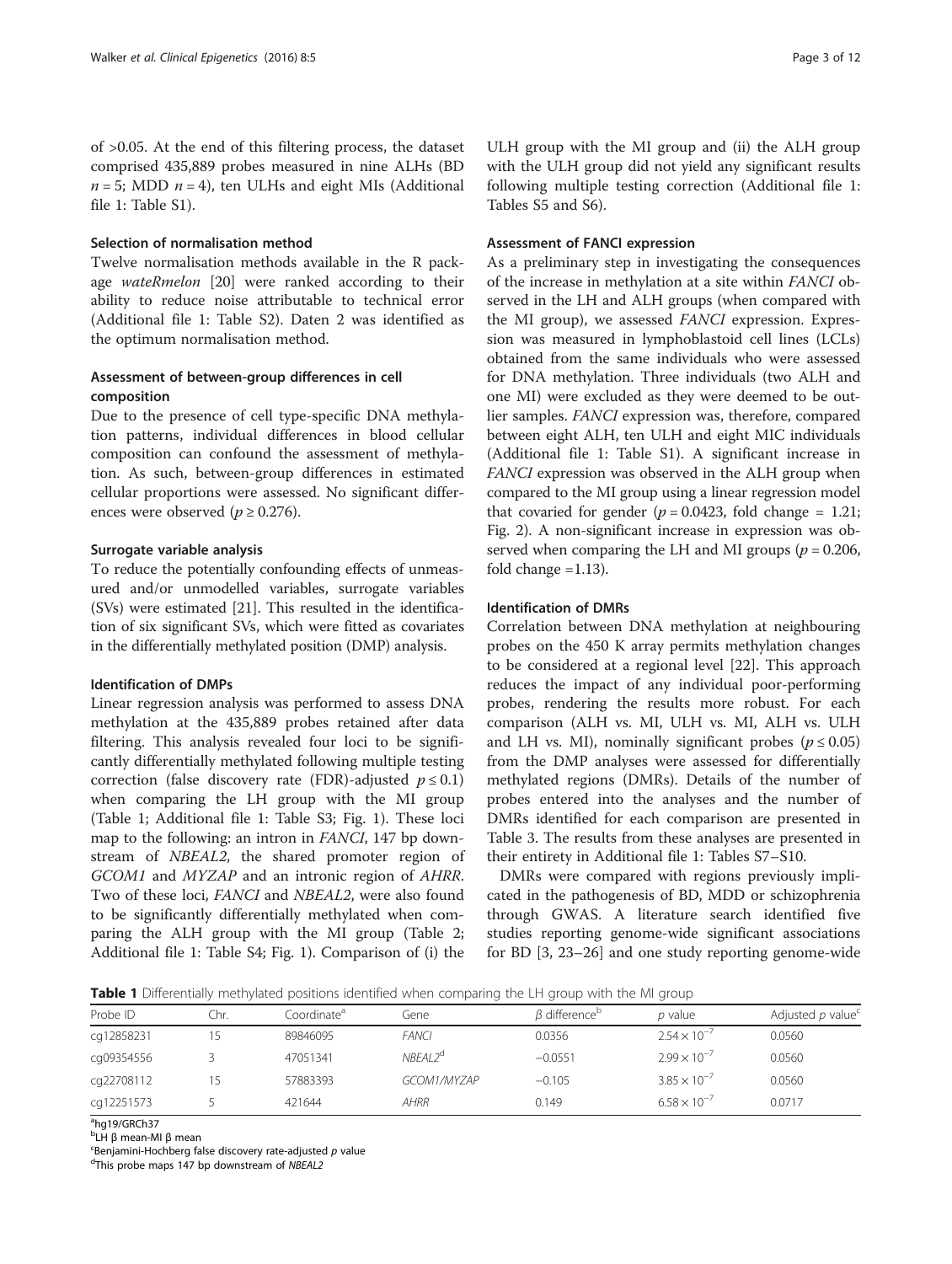<span id="page-3-0"></span>

significant associations for MDD [\[27](#page-10-0)]. Genome-wide significant associations for schizophrenia were identified from three studies [[28](#page-10-0)–[30](#page-10-0)]. Four DMRs overlapping with regions previously implicated in schizophrenia were identified [\[28](#page-10-0)–[30\]](#page-10-0). These regions map to CACNB2 (LH vs. MI  $p = 1.84 \times 10^{-4}$ ), the extended MHC (ULH vs. MI  $p = 1.37 \times 10^{-4}$ ), C11orf87 (ALH vs. ULH  $p = 5.32 \times 10^{-5}$ ) and an intergenic region between CYP2D7 and TCF20 (LH vs. MI  $p = 1.49 \times 10^{-5}$ ; ULH vs. MI  $p = 1.85 \times 10^{-5}$ ). These regions of overlap are detailed in Table [4](#page-5-0).

Three DMRs are particularly notable for their significance and the involvement of a large number of probes.

These are a 829-bp hypomethylated region (spanning 29 probes) located at the developmentally important HOXA5 locus, observed in the ALH, ULH and LH groups when compared with the MI group (ALH vs. MI  $p = 3.65 \times 10^{-62}$ ; ULH vs. MI  $p = 5.85 \times 10^{-61}$ ; LH vs. MI  $p = 1.62 \times 10^{-77}$ ; a 847-bp hypermethylated region (spanning either 22 (LH) or 24 (ALH) probes) located towards the 5′ end of RNF39, observed in the ALH and LH groups when compared with the MI group (ALH vs. MI  $p = 3.45 \times 10^{-32}$ ; LH vs. MI  $p = 2.11 \times 10^{-29}$ ) and a 1461-bp hypomethylated region (spanning 22 probes) encompassing the promoter regions and the first exons of

Table 2 Differentially methylated positions identified when comparing the ALH group with the MI group

|            |      |                         |              | $\sim$<br>$\sim$                | $\sim$                    |                    |
|------------|------|-------------------------|--------------|---------------------------------|---------------------------|--------------------|
| Probe ID   | _hr. | _oordinate <sup>¤</sup> | Gene         | $\beta$ difference <sup>r</sup> | p value                   | Adjusted $p$ value |
| cq09354556 |      | 47051341                | NBEAL2°      | $-0.0633$                       | $193 \times 10$<br>$\sim$ | 0.071              |
| cq12858231 |      | 89846095                | <b>FANCI</b> | 0.0390                          | $3.26 \times 10^{-7}$     | 0.071              |

a hg19

 $b$ ALH  $\beta$  mean-MI  $\beta$  mean <sup>b</sup>ALH β mean-MI β mean<br><sup>c</sup>Peniamini Hechberg fals

<sup>c</sup>Benjamini-Hochberg false discovery rate-adjusted *p* value<br><sup>d</sup>This probe mans 147 bp downstream of NRF4L2

<sup>d</sup>This probe maps 147 bp downstream of NBEAL2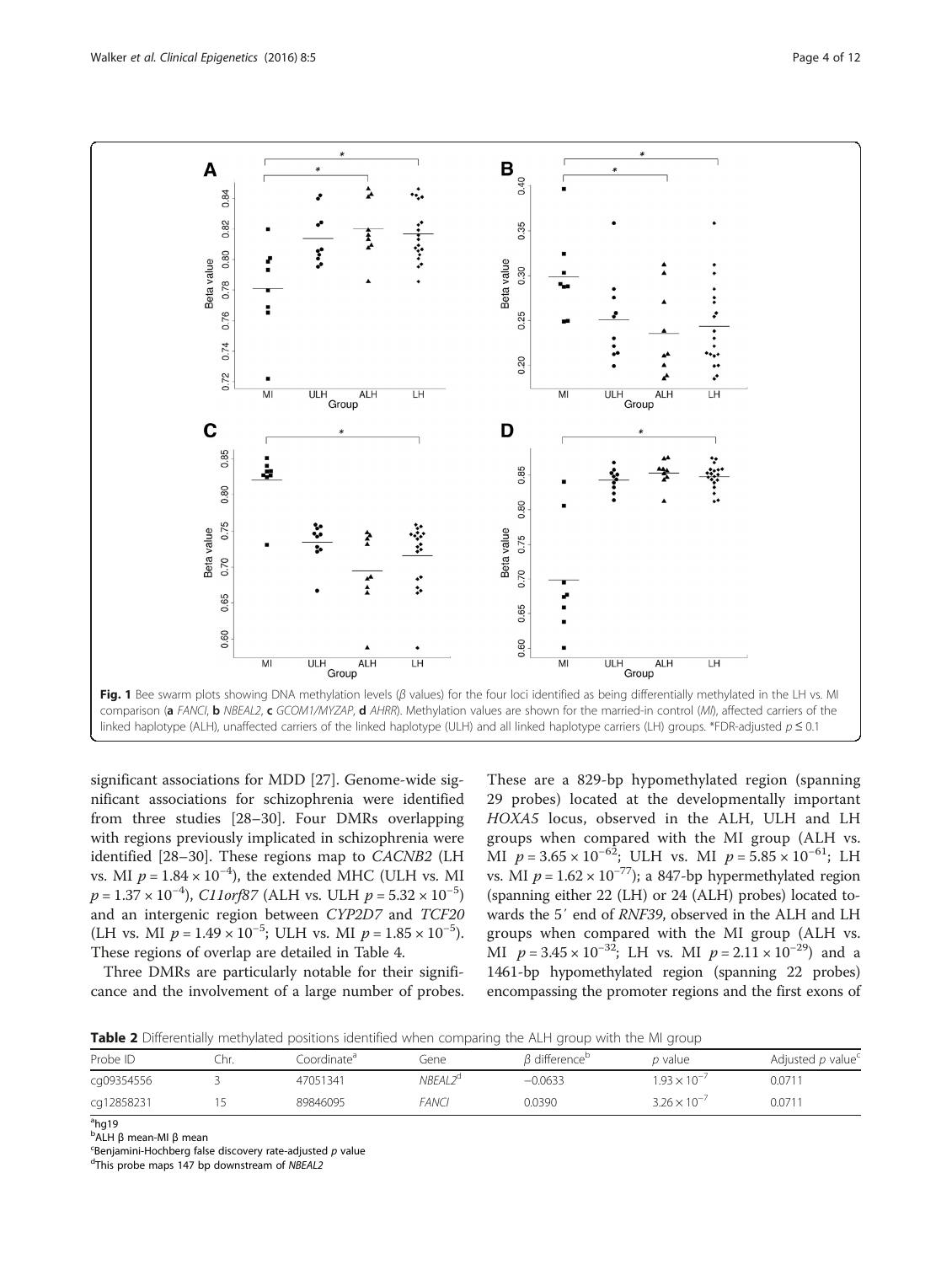<span id="page-4-0"></span>

AGPAT1 and RNF5, observed in the ALH group compared to the ULH group ( $p = 1.19 \times 10^{-20}$ ).

#### Gene ontology analysis

In order to ascertain whether genes involved in particular biological processes, molecular functions or cellular components were overrepresented amongst the most differentially methylated loci; gene ontology (GO) analysis was performed for each of the four comparisons, ALH vs. MI, ULH vs. MI, ALH vs. ULH and LH vs. MI. This resulted in the identification of several GO categories showing FDR-significant enrichment  $(q \le 0.1;$ Additional file [1](#page-9-0): Table S11–S21). Considering those GO categories that are classified as pertaining to "biological processes", a theme common to all four comparisons was development. Within this broad theme, GO categories relating to the development of the nervous system

Table 3 Summary of differentially methylated region (DMR) analyses

| Comparison  | No. of probes included<br>in DMR analysis <sup>a</sup> | No. of DMRs<br>detected |  |
|-------------|--------------------------------------------------------|-------------------------|--|
| ALH vs. MI  | 23,205                                                 | 150                     |  |
| ULH vs. MI  | 20,599                                                 | 120                     |  |
| ALH vs. ULH | 16,755                                                 | 49                      |  |
| LH vs. MI   | 23.433                                                 | 156                     |  |

a<br>
Nominally significant probes ( $p \le 0.05$ ) from the DMP analyses were entered<br>
into a modified version of the champ lasso function implemented in the into a modified version of the champ.lasso function implemented in the R package ChAMP [[73\]](#page-11-0)

(e.g. "regulation of nervous system development" (ALH vs. MI  $q = 1.99 \times 10^{-4}$ ; LH vs. MI  $q = 5.36 \times 10^{-2}$ ), "neuron projection guidance" (ULH vs. MI  $q = 1.17 \times 10^{-2}$ ; ALH vs. ULH  $q = 1.40 \times 10^{-3}$ ) and "nervous system development" (ALH vs. ULH  $q = 3.30 \times 10^{-4}$ )) ranked highly for all four comparisons. Continuing the theme of enrichment for neurologically relevant GO categories, both the ALH vs. MI and LH vs. MI comparisons revealed a significant enrichment for genes belonging to the "molecular function" GO category "voltage-gated ion channel activity" (ALH vs. MI  $q = 1.19 \times 10^{-2}$ ; LH vs. MIC  $q = 6.00 \times 10^{-2}$ ). Of those GO categories considered to relate to "cellular components", the LH vs. MI comparison yielded several results relating to neurons and synapses, with the category "neuron part" attaining a q value of  $7.72 \times 10^{-2}$ . Interestingly, in light of the important role believed to be played by calcium signalling in psychiatric illness [\[31\]](#page-10-0), a significant enrichment for "calcium ion binding" was found when comparing the ALH and ULH groups  $(q = 1.23 \times 10^{-4})$ .

## **Discussion**

Several members of a large Scottish family carry a 20 Mb haplotype on chromosome 4p that confers risk for BD and MDD [[17](#page-10-0), [18](#page-10-0)]. Here, we sought to further our understanding of the mechanisms mediating the adverse effects of the LH by studying DNA methylation, an epigenetic mark found to be altered in individuals with psychiatric disorders (e.g. [[14](#page-10-0), [32](#page-10-0)–[34](#page-10-0)]). Moreover, as some carriers of the linked haplotype remain well, we aimed to identify changes in DNA methylation that might reflect the involvement of additional risk/protective loci. To the best of our knowledge, this represents the first familybased genome-wide study of DNA methylation in the major affective disorders, BD and MDD. By studying related individuals who share a known genetic susceptibility locus, our study took advantage of the increase in statistical power conferred by the reduced genetic and aetiological heterogeneity expected in a single family compared with larger case-control studies.

Analysis of carriers of the LH resulted in the identification of four significantly differentially methylated loci, when compared with a group of MI. These loci map to an intron in FANCI, the GCOM1 and MYZAP promoter region, an intron in AHRR, and 147 bp 3′ of NBEAL2. The methylation differences at two of these loci, FANCI and NBEAL2, were also significant when considering only those carriers of the LH who had been diagnosed with either MDD or BD. Although none of these loci showed significant differential methylation when comparing the ALH and ULH groups, it is interesting to note that the mean level of methylation in the ULH group falls between those of the ALH and MI groups for all four loci. This might suggest that possession of the linked haplotype results in a change in methylation that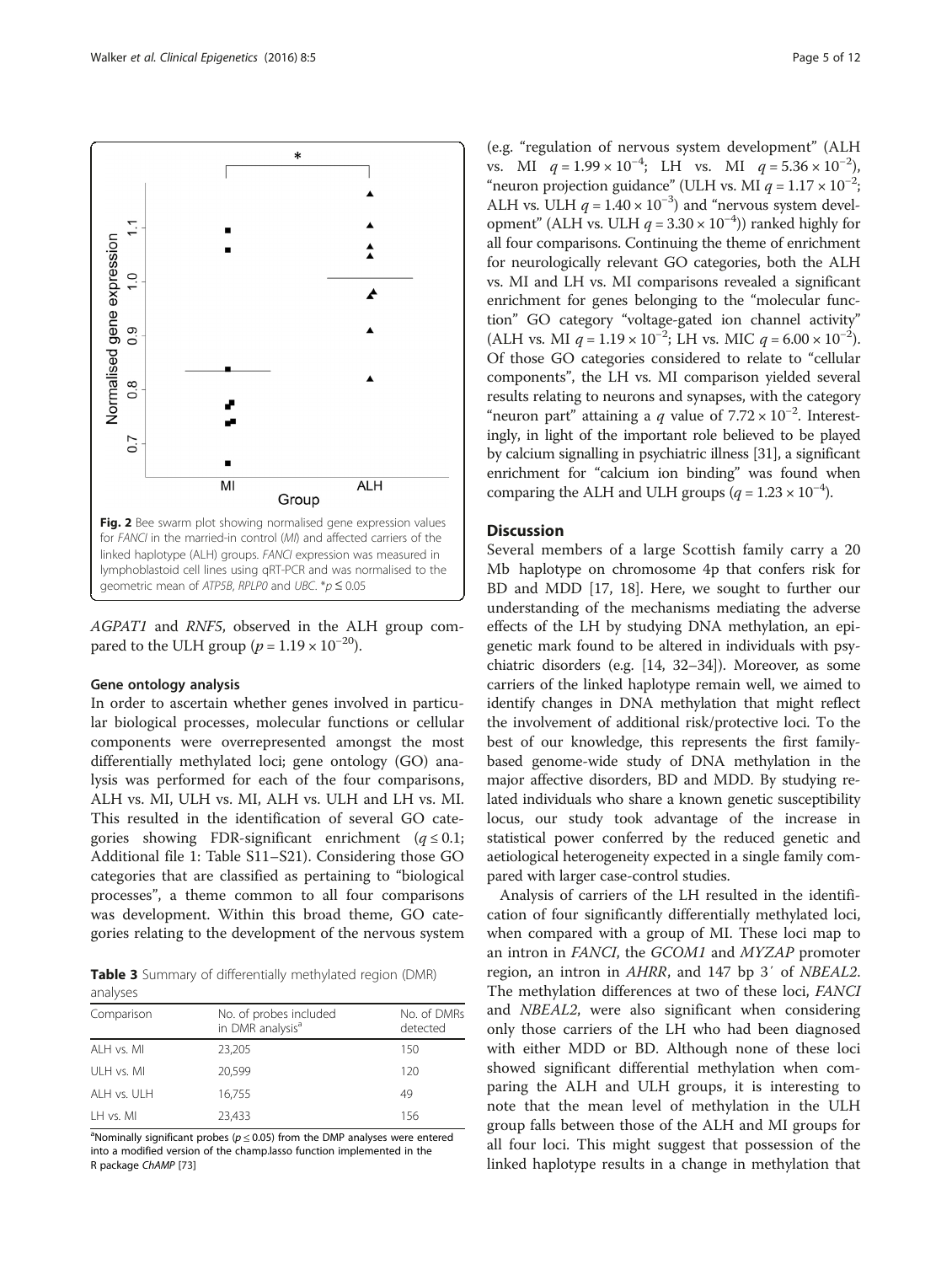<span id="page-5-0"></span>Table 4 Overlap between DMRs and regions implicated in schizophrenia by a recent large-scale GWAS [[28\]](#page-10-0)

| PGC SCZ region <sup>a</sup> | DMR coordinates <sup>a</sup> | DMR gene(s)         | DMR comparison | DMR $p$ value         | DMR direction <sup>b</sup> |
|-----------------------------|------------------------------|---------------------|----------------|-----------------------|----------------------------|
| Chr10:18681005-18770105     | Chr10:18688985-18689948      | CACNB2              | LH vs. MI      | $1.84 \times 10^{-4}$ | Up                         |
| Chr22: 42548710-42548874    | Chr22: 42548710-42548874     |                     | I H vs. MI     | $1.49 \times 10^{-5}$ | Up                         |
|                             |                              |                     | UI H vs. MI    | $1.85 \times 10^{-5}$ | Up                         |
| Chr11: 109285471-109610071  | Chr11: 109294141-109294239   | $C11$ orf87         | AI H vs. UI H  | $5.32 \times 10^{-5}$ | Up                         |
| Chr6: 28303247-28712247     | Chr6: 28555640-28559522      | <b>Fxtended MHC</b> | UI H vs. MI    | $1.37 \times 10^{-4}$ | Down                       |

<sup>a</sup>hg19/GRCh37

<sup>b</sup>"Up" indicates hypermethylation and "down" indicates hypomethylation compared to the reference group

is further modified by additional susceptibility/protective factors.

Increased whole blood FANCI methylation was accompanied by increased expression in LCLs from affected carriers of the linked haplotype, further supporting the notion that altered FANCI function might contribute to the pathogenic effects of the LH. It is important to note that we were unable to measure methylation and expression in the same tissue. This is a limitation of the present study that precludes us from drawing any definitive conclusions regarding the relationship between altered methylation and expression. Future studies should aim to characterise the relationship between FANCI expression and methylation in this family.

FANCI is a member of the Fanconi anaemia complementation (FANC) gene family. Mutations in these genes can cause Fanconi anaemia, a rare genome instability syndrome. Members of the FANC family act together in the Fanconi anaemia pathway to repair DNA damage. Phosphorylation of FANCI has been shown to act as a trigger for this process [[35\]](#page-10-0), and siRNA-induced depletion of FANCI has been shown to induce a higher baseline rate of DNA damage and reduced capacity to mend double strand breaks [\[36](#page-10-0)].

Genetic variation in members of the Fanconi anaemia pathway has been implicated in neurodevelopmental phenotypes and psychiatric illness. FANCD2/FANCI-associated nuclease 1 (FAN1) is a repair nuclease that is recruited to sites of interstrand crosslinks by interacting with a FANCD2-FANCI complex. The FAN1 gene is located at 15q13.3, a region affected by multiple microdeletions that predispose to a number of clinical phenotypes, including schizophrenia [[37, 38\]](#page-10-0), autism spectrum disorder (ASD), attention deficit hyperactivity disorder, epilepsy and intellectual disability [\[39](#page-10-0)]. An exome sequencing study identified a cluster of rare nonsynonymous variants located within a 20-kb window that spans several functional domains of FAN1, which were associated with schizophrenia with depressive features, schizoaffective disorder and ASD [\[40\]](#page-10-0). More recently, a large-scale GWAS found a genome-wide significant association between the FANCL locus and schizophrenia [[28\]](#page-10-0).

GCOM1 forms part of the GRINL1A complex transcription unit, which comprises three groups of tran-scripts [[41\]](#page-11-0). GCOM1, which is a read-through transcript of MYZAP and POLR2M, shows similarity in amino acid sequence to the NR1 N-methyl-D-aspartate (NMDA) subunit-interactor Yotiao [[42\]](#page-11-0) and the amino termini of the NR2 and NR3 NMDA subunits [\[41](#page-11-0)]. Evidence for an interaction between GCOM1 and NR1 has been identified in the rat brain, where GCOM1 facilitates NMDA receptor activity [\[43\]](#page-11-0). The known roles of NMDA receptors in neurodevelopment, neuroplasticity and excitotoxicity [[44](#page-11-0)], together with the evidence implicating altered NMDA function in psychiatric illness [\[45](#page-11-0), [46](#page-11-0)] render GCOM1 a strong functional candidate. Interestingly, a three nucleotide deletion within GRINL1A has been detected in an exome sequencing study of sporadic ASD [[47](#page-11-0)].

We detect decreased methylation at a site that falls within a DNase hypersensitive site (DHS) in the GCOM1/ MYZAP promoter region [[48](#page-11-0)]. DHSs are indicative of an open chromatin structure, which makes DNA accessible to binding by transcription factors. Characterisation of the genomic locations of GWAS-significant variants has revealed that 76.6 % of associated non-coding SNPs are located within DHSs or are in complete linkage disequilibrium with a SNP located in a DHS [\[5](#page-10-0)]. This suggests that the observed change in methylation might confer an effect on GCOM1 and MYZAP expression; however, further work is required to assess this possibility and to assess any effects on NMDA receptor activity.

Consideration of our data at a regional level revealed a hypermethylated region located within an intronic region of multiple CACNB2 isoforms and overlapping the promoter region of a single CACNB2 isoform in the LH group. Variation at the CACNB2 locus has been found to increase risk for schizophrenia [\[28\]](#page-10-0) and for the five psychiatric disorders, schizophrenia, BD, MDD, ASD and attention deficit hyperactivity disorder, included in a recent cross-disorder GWAS [[49\]](#page-11-0). The hypermethylated region overlaps with a DHS and several chromatin immunoprecipitation (ChIP)-identified transcription factor binding sites [[48\]](#page-11-0). Taken together, it is possible that the observed increase in methylation might exert an effect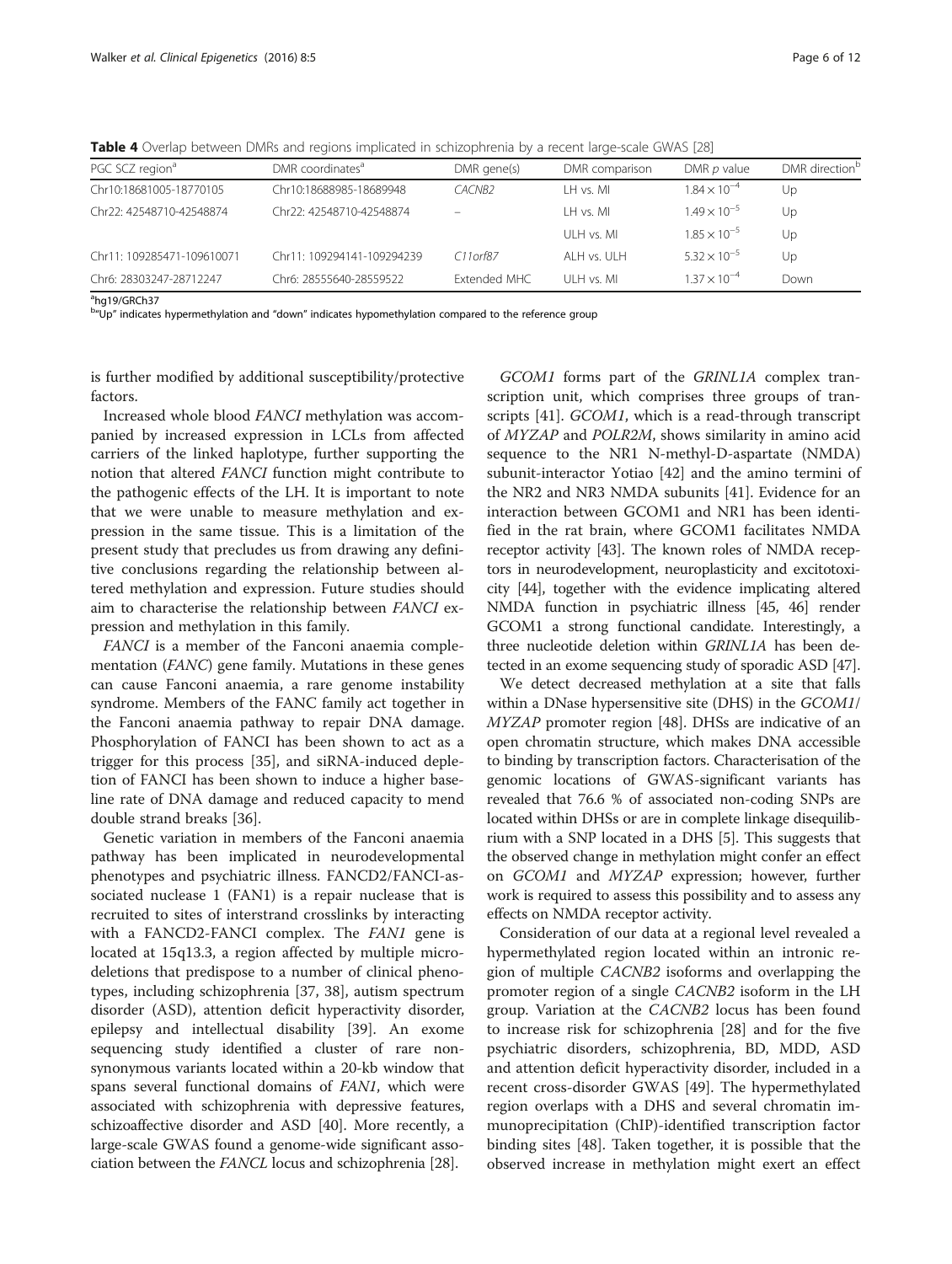on the expression of the short CACNB2 isoform; however, this would need to be assessed experimentally.

Comparison of the affected and unaffected carriers of the linked haplotype identified a region of hypomethylation upstream of HTR2A. This gene encodes the 5-HT2A receptor, a target of both atypical antipsychotics [\[50](#page-11-0)] and selective serotonin reuptake inhibitors [[51\]](#page-11-0). Moreover, variation in HTR2A has been associated with risk for MDD by candidate gene studies (reviewed in [\[52\]](#page-11-0)) and a meta-analysis [[53](#page-11-0)]. Another DMR of interest falls within an intronic region of the mitotic spindle-assembly checkpoint gene MAD1L1, adjacent to a region previously associated with risk for schizophrenia and BD [\[28,](#page-10-0) [54](#page-11-0)]. MAD1L1 has been shown to be a target of another schizophrenia-susceptibility gene, miR-137 [\[55\]](#page-11-0). A DMR identified in the comparison of these two groups worth noting for its potential functional relevance affects NPAS4. We observed reduced methylation in the ALH group in a region spanning the final exon of NPAS4. NPAS4 encodes a brain-specific transcription factor, which is involved in regulating the formation of inhibitory synapses [[56](#page-11-0)]. Stress, a well-established risk factor for psychiatric illness [[57](#page-11-0)], has been shown to modulate NPAS4 methylation in mice [[58](#page-11-0)].

In order to investigate the biological systems potentially impacted by the observed methylation changes, GO analysis was performed. It is interesting to note the presence of enrichment for GO categories pertaining to neurodevelopment and neuronal function in all four comparisons. This finding is particularly pertinent in light of the fact that it was necessary to assess DNA methylation differences relevant to the pathogenesis of BD and MDD in a non-neuronal tissue. Our findings indicate that it may be possible to detect methylation differences relevant to nervous system function in the blood, despite the existence of between-tissue differences in DNA methylation [[59, 60\]](#page-11-0).

When performing GO analysis of methylation array data, a single  $p$  value must be selected to represent each gene. We decided to select the most significant  $p$  value for any locus within a gene as a methylation change at an individual locus has the potential to confer an effect on gene function. As such, genes that contain more CpG sites are more likely to have their function altered by a change in methylation and are, therefore, more likely to obtain a more significant  $p$  value. A confounding factor, however, is that genes that are targeted by more probes also have a greater likelihood of obtaining a more significant  $p$  value by chance due to multiple testing. The conflation of these two factors presents an analytical challenge as correcting for multiple testing risks reducing true biological signal. This is a limitation of currently available methods for GO analysis of methylation data, which must be considered when interpreting our findings.

As each blood cell type has a distinct methylation profile, it was important to assess the existence of systematic between-group variation in cell type distribution, which could confound the detection of methylation differences [[61, 62\]](#page-11-0). We did not observe any betweengroup differences in estimated cell type proportions, suggesting that variation in cell type distribution would be unlikely to exert a large effect on the differences observed in our sample. Moreover, by performing surrogate variables analysis (SVA), we were able to fit a set of SVs in our analyses that controlled for all unmodelled sources of variation, including cell type distribution [\[21](#page-10-0)]. Together, the set of SVs produced by SVA efficiently represent the effects of all unmeasured or unmodelled confounding variables on DNA methylation whilst protecting the primary variable of interest. As such, SVA minimises the number of covariates that must be included, thus helping to avoid model overfitting problems. With regards to modelling the effects of cell type distribution, SVA confers the advantage of negating the need to decide which cell types to include.

Another factor that should be considered when interpreting our findings is that affected carriers of the linked haplotype were ill and taking medication prior to their blood sample being obtained for methylation analysis. As drug treatments for MDD and/or BD have previously been shown to alter DNA methylation [[63](#page-11-0)–[67](#page-11-0)], it is possible that DNA methylation in this group was affected by medication. To the best of our knowledge, however, methylation at the sites found to be differentially expressed in the current study has not been shown to be affected by relevant drug treatments [[63](#page-11-0), [66, 67](#page-11-0)]. Moreover, the fact that the mean methylation level in the ULH group falls between the means of the MI and ALH groups for the four significant LH vs. MI loci argues against medication being a primary driver of our results.

The small size of the sample studied here is likely to represent a limitation of the study. Although our approach of studying a large family benefits from reduced aetiological heterogeneity, it is likely that some changes remain undetectable due to insufficient power. In an attempt to maximise our chances of detecting illnessrelevant changes in methylation, we used a significance threshold of FDR-adjusted  $p \le 0.1$ . It is, of course, possible, however, that some of our results are false positives. Future studies should expand upon the work presented here, perhaps by leveraging the increased power conferred by the study of a relevant quantitative phenotype. Ultimately, the synthesis of results obtained through family studies with the results of larger casecontrol studies, together with downstream functional analyses are likely to be important steps in unravelling the epigenetic contribution to psychiatric disorders.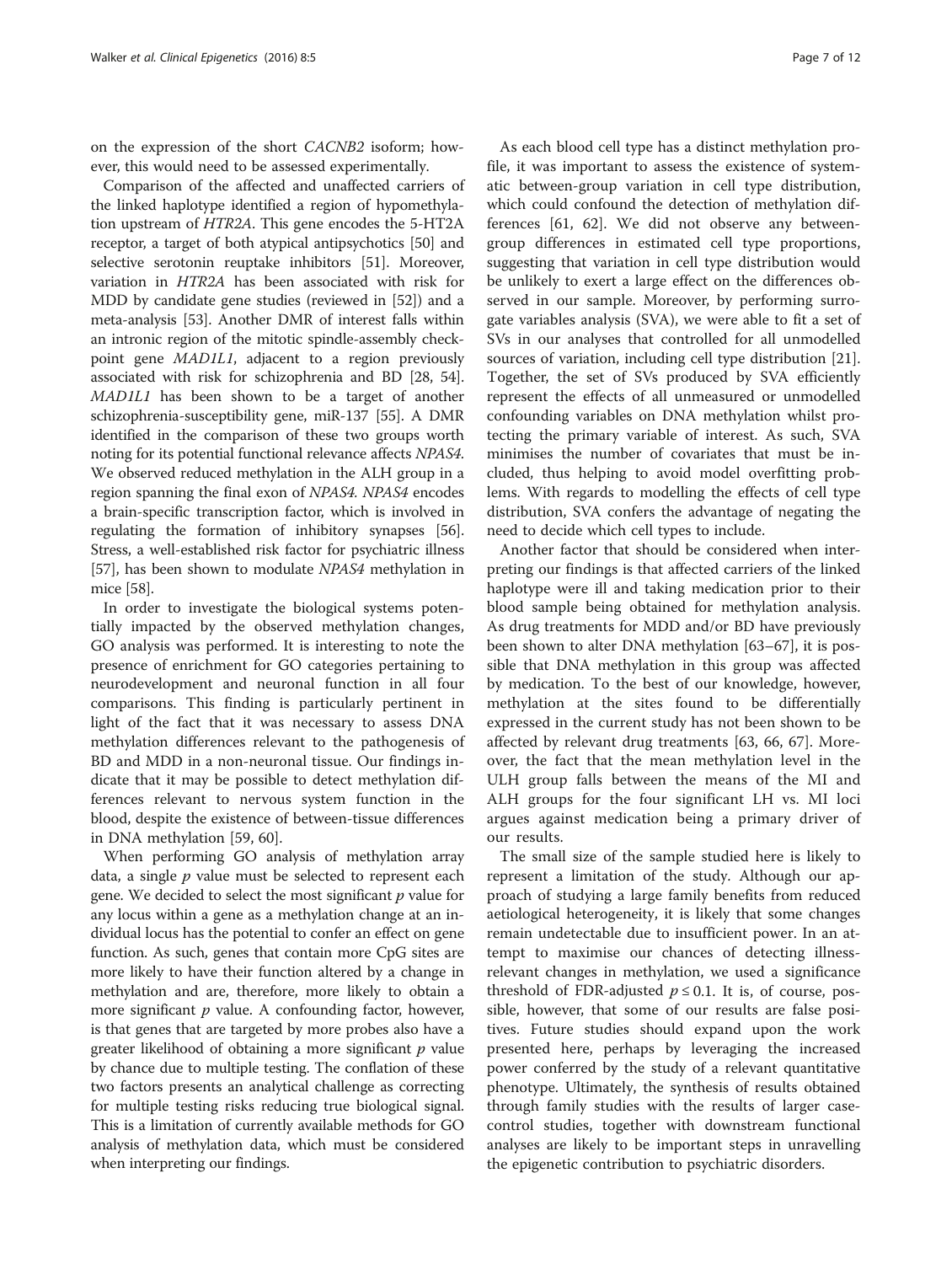## Conclusions

We have found evidence for altered blood DNA methylation in carriers of a haplotype linked to BD and MDD. Many affected genes have neuronal roles, participating in neurodevelopment and ion channel activity. Our observation that significant single locus methylation differences are found in haplotype carriers regardless of affectation status is consistent with our previous finding of reduced cognitive function in haplotype carriers but no difference in cognitive function between affected and unaffected carriers of the haplotype [[68](#page-11-0)]. Nevertheless, through gene ontology analysis, we did find evidence that differences in DNA methylation between affected and unaffected haplotype carriers converge on neurologically relevant functions. Taken together, our findings suggest a scenario whereby the presence of the linked haplotype confers multiple effects on DNA methylation, which are in turn modified by additional genetic and/or environmental influences that fine-tune an individual's risk of developing a mood disorder.

## Methods

This study was approved by the Multicentre Research Ethics Committee for Scotland, and appropriate informed consent was obtained from the human subjects.

#### Sample

The individuals included in this study were selected from a previously described large Scottish family multi-ply affected by BD or MDD [\[17](#page-10-0), [18\]](#page-10-0). A  $\sim$  20 Mb haplotype located on chromosome 4p has previously been found to segregate with illness in this family with a maximum LOD score of 4.41 [\[18\]](#page-10-0). Carriers of the haplotype were grouped according to illness-status, resulting in two groups: affected (either BD or MDD) carrier of the disease-linked haplotype (ALH) and unaffected carrier of the disease-linked haplotype (ULH). An additional group of well married-in controls (MI) who do not carry the disease-linked haplotype was included for comparison. In total, ten ALH, ten ULH and nine MI individuals were assessed.

## Extraction of blood DNA

Blood (9 ml) was collected in an EDTA tube. DNA was extracted at the Wellcome Trust Clinical Research Facility at the University of Edinburgh, using the Nucleon BACC2 Genomic DNA Extraction Kit (Thermo Fisher Scientific, Loughborough, UK), following the manufacturer's instructions.

## Genome-wide methylation profiling

Whole blood genomic DNA (500 ng) was treated with sodium bisulphite using the EZ-96 DNA Methylation Kit (Zymo Research, Irvine, California), following the manufacturer's instructions. DNA methylation was assessed using the Infinium HumanMethylation450 BeadChip (Illumina Inc, San Diego, California), according to the manufacturer's protocol. Samples were assigned to chips such that, as far as possible, group (ALH, ULH or MI) and gender were counter-balanced across chips.

The resultant raw intensity (.idat) files were read into R using the *minfi* package [\[69](#page-11-0)], which was used to perform initial quality control assessments. Subsequently, filtering of poor-performing samples and sites was performed. Samples were removed from the dataset if: (i) they failed any of the quality control assessments carried out in *minfi* or (ii) ≥1 % sites had a detection  $p$  value of >0.05. Probes were removed from the dataset if: (i) they were located within two base pairs of SNP with a minor allele frequency of ≥5 %; (ii) they were predicted to cross-hybridise [[19](#page-10-0)] and (iii) they had more than five samples with a bead count of less than three or (iv)  $\geq 1$  % samples had a detection  $p$  value of  $>0.05$ .

The data was normalised using the Daten 2 method, selected using the R package wateRmelon [[20](#page-10-0)]. Daten 2 involves adjusting the background difference between type I and type II assays (by adding the offset between type I and II probe intensities to type I intensities). A linear model is incorporated at this stage to eliminate positional effects. Between-array quantile normalisation is then performed for the methylated and unmethylated signal intensities separately (type I and type II assays normalised together).

Prior to downstream analyses, M-values, defined as M-value =  $log2((M + 100)/(U + 100))$ , where M represents the methylated signal intensity and  $U$  represents the unmethylated signal intensity, were calculated for the normalised data. For ease of interpretation, the data were converted to β-values (β-value =  $2^M/(2^M + 1)$ ) prior to presentation.

## Assessment of between-group differences in the whole blood cellular composition

In order to assess between-group differences in the cellular composition of whole blood samples, estimated cell counts for B-lymphocytes, granulocytes, monocytes, natural killer cells, CD4+ T-lymphocytes and CD8+ T-lymphocytes were generated using the estimate CellCounts function in minfi. This function implements Jaffe and Irizarry's [[62\]](#page-11-0) modified version of Houseman's [\[61](#page-11-0)] algorithm. Between-group differences in cell composition were assessed using Student's t tests. A *p* value of  $\leq 0.05$  was deemed to represent a significant between-group difference.

## Identification of significant surrogate variables

DNA methylation can be affected by many sources of variation, and it is, therefore, important to account for these variables when assessing differential methylation.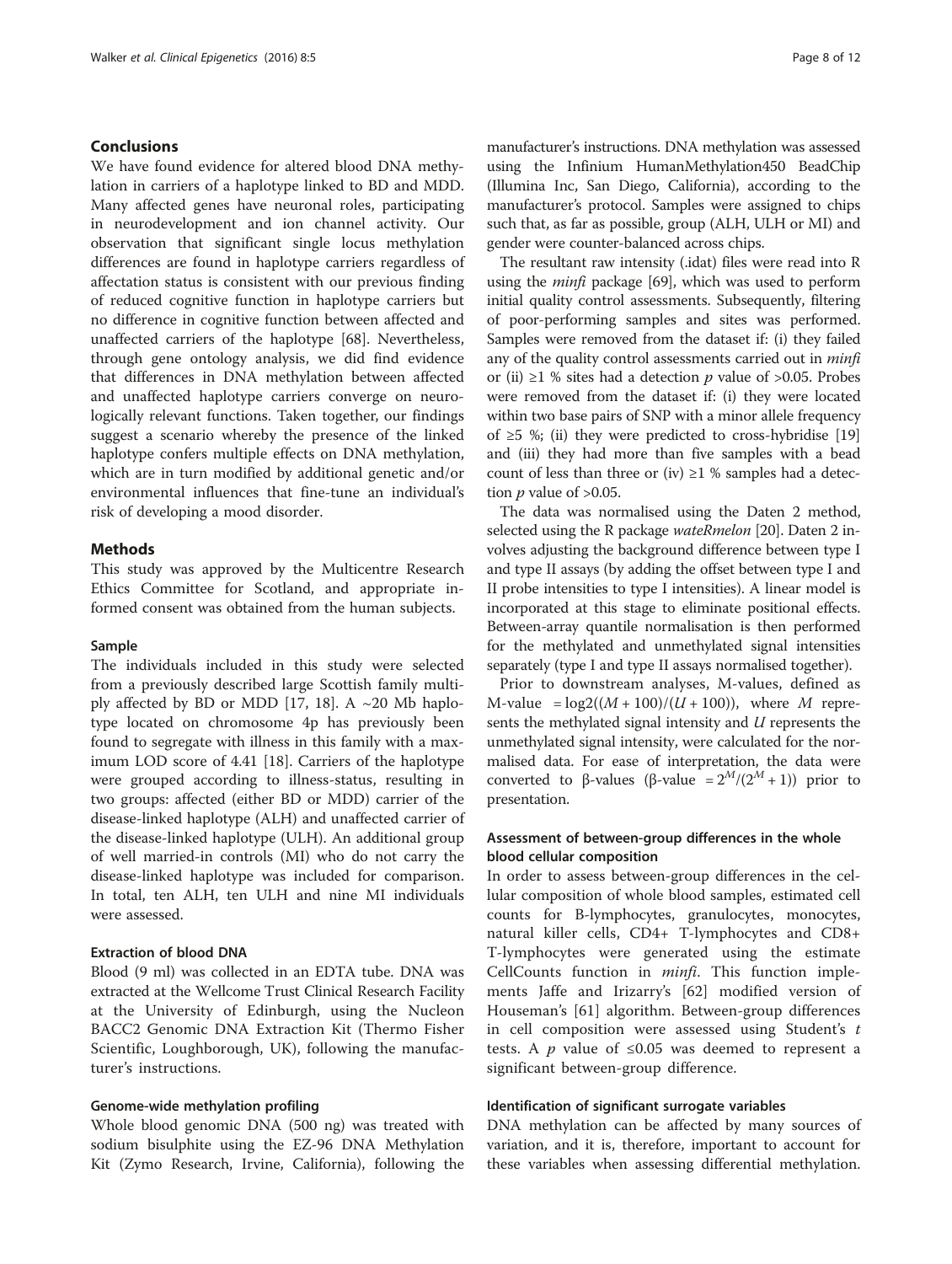A complicating factor is that many sources of variation are unknown or unmeasured. Moreover, even when potential sources of variation are measured, it can be unclear how best to model these potential confounding variables [[21](#page-10-0)]. Surrogate variable analysis (SVA) identifies a set of significant SVs that together represent variation in DNA methylation that is not attributable to the primary variable of interest. These SVs are then fitted as covariates in the linear models implemented to identify DMPs. Covarying for the identified SVs controls for sources of unmeasured/unmodelled variation (e.g. age, genetic relatedness, smoking status, cell composition), which might otherwise confound the relationship between DNA methylation and the independent variable of interest [\[21,](#page-10-0) [70\]](#page-11-0). A key advantage of SVA is that it permits complex relationships between confounders and DNA methylation, for example, interactions between multiple confounding variables. SVA was carried out using the "be" method with the R package SVA [\[71](#page-11-0)].

## Identification of differentially methylated positions

DMPs were then identified using the R package *limma* [[72\]](#page-11-0) by fitting linear models with the outcome variable "M-value" and the predictor variables "group" (ALH, ULH or MI) and "gender", together with the significant SVs identified by SVA. The following comparisons were carried out as follows: (i) ALH and MI, (ii) ULH and MI, (iii) ALH and ULH and (iv) a combined linked haplotype carrier group (ALH and ULH; henceforth referred to as LH) and MI. Correction for multiple testing was implemented using the Benjamini-Hochberg false discovery rate (FDR), with adjusted p values of  $\leq 0.1$  deemed to be significant.

#### Identification of differentially methylated regions

Differentially methylated regions (DMRs) were identified using a modified version of the champ.lasso function implemented in the R package ChAMP [\[73](#page-11-0)]. DMRs were defined as regions containing three or more adjacent probes within a defined lasso region showing unidirectional changes in methylation that attained nominal significance (unadjusted  $p \le 0.05$ ) in the DMP analysis. The lasso region was set to 2 kb and was scaled according to the local genomic/epigenomic landscape in order to account for uneven probe spacing across the genome [\[73](#page-11-0)]. DMRs were merged with neighbouring DMRs where they were separated by less than 1 kb, using the "minDmrSep" parameter in the champ.lasso function. P values were estimated for each DMR as described by Butcher et al. [\[73\]](#page-11-0). Briefly, Stouffer's method was used to combine individual probe  $p$  values, which were weighted by the underlying correlation structure of the Mvalues. P values from correlated probes were downweighted whilst  $p$  values from uncorrelated probes were

up-weighted. DMRs with  $p$  values meeting a Benjamini-Hochberg FDR-corrected threshold of ≤0.05 were included in the final DMR lists.

## Comparison of DMRs with GWAS results

DMRs were assessed for overlap with regions previously implicated in BD, MDD and the related condition, schizophrenia, by GWAS. A literature search was carried out using PubMed (on 7 October 2015) to identify case-control GWAS studies and GWAS meta-analyses involving individuals with either BD, MDD or schizophrenia. Only GWAS results attaining genome-wide significance  $(p \le 5 \times 10^{-8})$ were considered. Significantly associated genes/regions from the GWAS studies were defined as per the original study. Overlap was defined as either complete or partial overlap between the DMR and a GWAS associated gene/region.

#### Lymphoblastoid cell line culture and extraction of RNA

Human Epstein-Barr virus (EBV)-transformed LCLs were derived from blood lymphocytes obtained from family members at the European Collection of Cell Cultures [\(http://www.phe-culturecollections.org.uk/col](http://www.phe-culturecollections.org.uk/collections/ecacc.aspx)[lections/ecacc.aspx](http://www.phe-culturecollections.org.uk/collections/ecacc.aspx)). LCLs were maintained in Roswell Park Memorial Institute medium with 10 % foetal bovine serum at 37 °C and 5 %  $CO<sub>2</sub>$ .

Total RNA was extracted using the RNeasy Mini Kit (Qiagen, Manchester, UK), according to the manufacturer's instructions. An on-column DNase digest step was performed using the RNase-Free DNase Set (Qiagen, Manchester, UK), according to the manufacturer's instructions. RNA quantity and quality were assessed using the Agilent Bioanalyzer at the WTCRF. The Agilent Bioanalyzer reports RNA integrity numbers (RINs), which indicate how intact an RNA sample is  $(1 = \text{completely degraded},$ 10 = completely intact). Sample RINs ranged from 8.6 to 10, indicating that the RNA was suitable for use in qRT-PCR [\[74](#page-11-0)].

## qRT-PCR assessment of Fanconi anaemia,

## complementation group I (FANCI) expression

RNA (1 μg) was reverse transcribed using the Transcriptor First Strand cDNA Synthesis Kit (Roche) using random hexamer primers, according to the manufacturer's instructions.

cDNA samples were diluted by a factor of 1/100. FANCI expression was assessed using a TaqMan Gene Expression Assay (Hs01105308\_m1, Applied Biosystems by Thermo Fisher, Loughborough, UK). Briefly, 4.5 μl cDNA was added to 5 μl TaqMan Universal PCR Master Mix, No AmpErase UNG (2×) (Applied Biosystems) and 0.5 μl 20× TaqMan Gene Expression Assay (Applied Biosystems by Thermo Fisher, Loughborough, UK) in a 384-well plate. qPCRs were performed on a 7900HT PCR system with the following assay conditions: 15 s at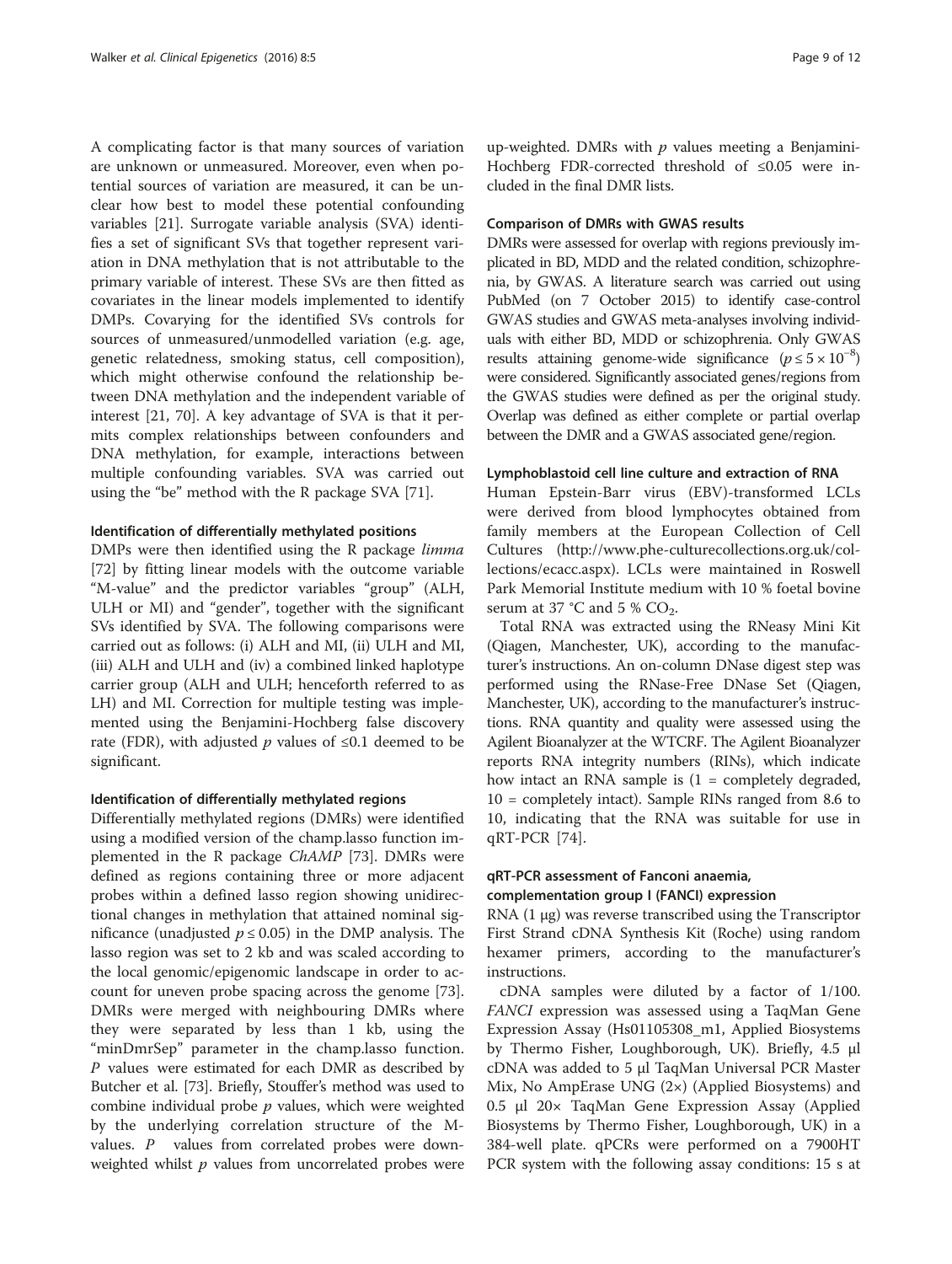<span id="page-9-0"></span>95 °C, followed by 1 min at 60 °C for 40 cycles. FANCI expression was normalised to the geometric mean of the expression levels of three reference genes, ATP5B, RPLP0 and UBC, which were selected from an initial set of seven using geNorm [\[75](#page-11-0)]. Assay details are described in Additional file 1: Table S22. Each sample was measured in technical triplicates and the mean of this triplicate used in downstream analyses. Outlier samples, defined as data points falling outside of the range defined by median  $\pm$  1.5  $\times$  inter-quartile range were excluded.

Differences in FANCI expression were assessed by linear regression, covarying for gender. A  $p$  value of ≤0.05 was deemed to be significant.

#### Gene ontology analysis

Gene symbols representing all genes targeted by reliably detected probes ( $n = 17,686$  genes) were ranked according to the probe  $p$  value calculated when identifying DMPs (where an individual gene was targeted by multiple probes, the best  $p$  value was retained for GO analysis) and ranked-list GO analysis performed using GOrilla [[76, 77\]](#page-11-0). GOrilla performs a hypergeometric test to assign a  $p$  value to each GO category and then calculates the Benjamini-Hochberg FDR to reflect the number of GO categories assessed. GO categories with a  $q$  value ≤0.1 were considered statistically significant.

## Additional file

[Additional file 1:](dx.doi.org/10.1186/s13148-016-0171-z) Table S1. Sample demographic information for the individuals included in this study. Table S2. Comparison of 12 normalisation methods. Table S3. Probes attaining an uncorrected p-value of ≤ 0.05 in the comparison of individuals carrying the linked haplotype (LH) and married in controls (MI), ranked by p-value. Table S4. Probes attaining an uncorrected  $p$ -value of  $\leq$  0.05 in the comparison of affected individuals carrying the linked haplotype (ALH) and married in controls (MI), ranked by  $p$ -value. Table S5. Probes attaining an uncorrected  $p$ -value of ≤ 0.05 in the comparison of unaffected individuals carrying the linked haplotype (ULH) and married in controls (MI), ranked by p-value. Table S6. Probes attaining an uncorrected p-value of  $\leq$  0.05 in the comparison of affected individuals carrying the linked haplotype (ALH) and unaffected carriers of the linked haplotype (ULH), ranked by p-value. Table S7. Differentially methylated regions (DMRs) identified in affected carriers of the linked haplotye(ALH) compared to married in controls (MI), ranked by p-value. Table S8. Differentially methylated regions (DMRs) identified in carriers of the linked haplotye (LH) compared to married in controls (MI), ranked by p-value. Table S9. Differentially methylated regions (DMRs) identified in unaffected carriers of the linked haplotye (ULH) compared to married in controls (MI), ranked by  $p$ -value. Table S10. Differentially methylated regions (DMRs) identified in affected carriers of the linked haplotye (ALH) compared to unaffected carriers of the linked haplotype (ULH), ranked by p-value. Table S11. Significantly enriched molecular process gene ontology (GO) categories identified in the ALH vs. MI comparison. Table S12. Significantly enriched biological function gene ontology (GO) categories identified in the ALH vs. MI comparison. Table S13. Significantly enriched cellular component gene ontology (GO) categories identified in the ALH vs. MI comparison. Table S14. Significantly enriched molecular process gene ontology (GO) categories identified in the ULH vs. MI comparison. Table S15. Significantly enriched biological function gene ontology (GO) categories identified in the ULH vs. MI comparison. Table S16. Significantly enriched cellular component gene ontology (GO)

categories identified in the ULH vs. MI comparison. Table S17. Significantly enriched molecular process gene ontology (GO) categories identified in the ALH vs. ULH comparison. Table S18. Significantly enriched biological function gene ontology (GO) categories identified in the ALH vs. ULH comparison. Table S19. Significantly enriched molecular process gene ontology (GO) categories identified in the LH vs. MI comparison. Table S20. Significantly enriched biological function gene ontology (GO) categories identified in the LH vs. MI comparison. Table S21. Significantly enriched cellular component gene ontology (GO) categories identified in the LH vs. MI comparison. Table S22. Details of the qRT-PCR assays used to measure the seven reference genes assessed for the stability of their expression using geNorm [\[75](#page-11-0)]. XLSX 8646 kb)

#### Abbreviations

ALH: affected carrier of the linked haplotype; ASD: autism spectrum disorder; BD: bipolar disorder; DHS: DNase hypersensitive site; DMP: differentially methylated position; DMR: differentially methylated region; FDR: false discovery rate; GO: gene ontology; GWAS: genome-wide association study; LCL: lymphoblastoid cell line; LH: all carriers of the linked haplotype; MDD: major depressive disorder; MI: married in control; NMDA: N-methyl-Daspartate; qPCR: quantitative polymerase chain reaction; RIN: RNA integrity number; SV: surrogate variable; SVA: surrogate variables analysis; ULH: unaffected carrier of the linked haplotype.

#### Competing interests

AMM and HCW have received research funding from Pfizer. AMM, KLE and DJP have received research funding from Lilly and Janssen. AMM has additionally received funding from SACCADE Diagnostics. None of this funding contributed to work carried out in the present study. No other authors report any potential conflicts of interest.

#### Authors' contributions

RMW carried out the quality control and analysis of the data, interpreted the results and drafted the manuscript; ANC participated in the methylation array data analysis; DLMcC participated in the assessment of FANCI expression; SWM participated in the methylation array data analysis; NAK participated in the methylation array data analysis; PM participated in the assessment of FANCI expression; SMA participated in the assessment of FANCI expression; HST participated in the assessment of FANCI expression; AM participated in the recruitment and diagnostic assessment of participants; JES participated in the recruitment and diagnostic assessment of participants; HCW participated in the recruitment and diagnostic assessment of participants; DHRB participated in the recruitment and diagnostic assessment of participants; AMM participated in the recruitment and diagnostic assessment of participants; DJP designed the study; KLE designed the study and participated in the interpretation of the results and drafting of the manuscript; all authors contributed to the writing of the manuscript and read and approved the final version.

#### Acknowledgements

KLE acknowledges the support of the Brain & Behavior Research Foundation through a NARSAD Independent Investigator Award. AMM acknowledges the support of the Health Foundation through a Clinician Scientist Fellowship, a NARSAD Independent Investigator Award from the Brain & Behavior Research Foundation and Wellcome Trust Strategic Support (104036/Z/14/Z). AMM and KLE would also like to acknowledge the support of funding from the NC3Rs, which has permitted re-contact of the family. This study was funded, in part, by an NIH R01 MH102068-1 award (to DJP, KLE and AMM) and a Mental Health Research UK studentship to DLMcC. The research leading to these results has received funding from the European Community's Seventh Framework Programme (FP7/2007-2013) under Grant No. 602450 through the Imaging Genetics for Mental Disorders (IMAGEMEND). JES was supported by a Clinical Research Fellowship from the Wellcome Trust (087727/Z/08/Z). HCW would like to acknowledge the support of a Royal Society Dorothy Hodgkin Fellowship (DH080018) and a JMAS SIM Fellowship from the Royal College of Physicians of Edinburgh. NAK was funded by a Wellcome Trust Research Training Fellowship (Grant No. 097943). We are grateful to the family for their participation in this study. DNA extraction, bisulphite conversion and the processing of the Infinium HumanMethylation450 BeadChips were performed at the Wellcome Trust Clinical Research Facility, Edinburgh.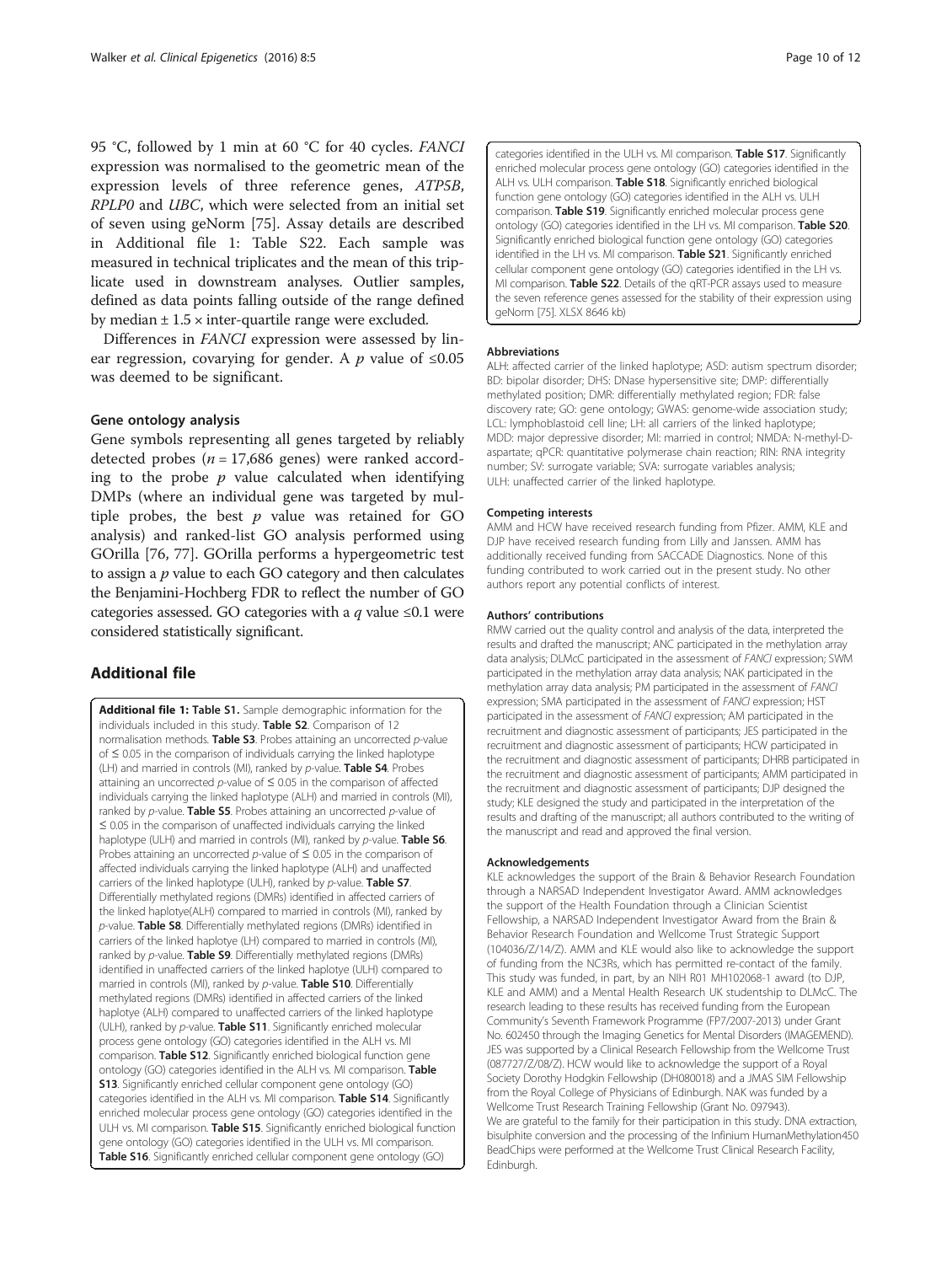#### <span id="page-10-0"></span>Author details

<sup>1</sup>Medical Genetics Section, Centre for Genomic and Experimental Medicine, Institute of Genetics and Molecular Medicine, The University of Edinburgh, Western General Hospital, Crewe Road, Edinburgh EH4 2XU, UK. <sup>2</sup>Division of Psychiatry, The University of Edinburgh, Royal Edinburgh Hospital, Edinburgh, UK. <sup>3</sup>Centre for Cognitive Ageing and Cognitive Epidemiology, The University of Edinburgh, 7 George Square, Edinburgh EH8 9JZ, UK.

#### Received: 29 October 2015 Accepted: 11 January 2016 Published online: 20 January 2016

#### References

- 1. McGuffin P, Rijsdijk F, Andrew M, Sham P, Katz R, Cardno A. The heritability of bipolar affective disorder and the genetic relationship to unipolar depression. Arch Gen Psychiatry. 2003;60(5):497–502. doi[:10.1001/archpsyc.60.5.497.](http://dx.doi.org/10.1001/archpsyc.60.5.497)
- 2. Shinozaki G, Potash JB. New developments in the genetics of bipolar disorder. Curr Psychiatry Rep. 2014;16(11):493. doi[:10.1007/s11920-014-0493-5](http://dx.doi.org/10.1007/s11920-014-0493-5).
- 3. Muhleisen TW, Leber M, Schulze TG, Strohmaier J, Degenhardt F, Treutlein J, et al. Genome-wide association study reveals two new risk loci for bipolar disorder. Nat Commun. 2014;5:3339. doi[:10.1038/ncomms4339.](http://dx.doi.org/10.1038/ncomms4339)
- 4. Visscher PM, Goddard ME, Derks EM, Wray NR. Evidence-based psychiatric genetics, AKA the false dichotomy between common and rare variant hypotheses. Mol Psychiatry. 2012;17(5):474–85. doi[:10.1038/mp.2011.65.](http://dx.doi.org/10.1038/mp.2011.65)
- Maurano MT, Humbert R, Rynes E, Thurman RE, Haugen E, Wang H, et al. Systematic localization of common disease-associated variation in regulatory DNA. Science. 2012;337(6099):1190–5. doi[:10.1126/science.1222794](http://dx.doi.org/10.1126/science.1222794).
- 6. Seifuddin F, Pirooznia M, Judy JT, Goes FS, Potash JB, Zandi PP. Systematic review of genome-wide gene expression studies of bipolar disorder. BMC Psychiatry. 2013;13:213. doi[:10.1186/1471-244X-13-213](http://dx.doi.org/10.1186/1471-244X-13-213).
- 7. Beech RD, Lowthert L, Leffert JJ, Mason PN, Taylor MM, Umlauf S, et al. Increased peripheral blood expression of electron transport chain genes in bipolar depression. Bipolar Disord. 2010;12(8):813–24. doi:[10.1111/](http://dx.doi.org/10.1111/j.1399-5618.2010.00882.x) [j.1399-5618.2010.00882.x](http://dx.doi.org/10.1111/j.1399-5618.2010.00882.x).
- Kaminsky Z, Jones I, Verma R, Saleh L, Trivedi H, Guintivano J, et al. DNA methylation and expression of KCNQ3 in bipolar disorder. Bipolar Disord. 2014. doi:[10.1111/bdi.12230.](http://dx.doi.org/10.1111/bdi.12230)
- 9. Strauss JS, Khare T, De Luca V, Jeremian R, Kennedy JL, Vincent JB, et al. Quantitative leukocyte BDNF promoter methylation analysis in bipolar disorder. Int J Bipolar Disord. 2013;1:28. doi[:10.1186/2194-7511-1-28](http://dx.doi.org/10.1186/2194-7511-1-28).
- 10. Ruzicka WB, Subburaju S, Benes FM. Circuit- and diagnosis-specific DNA methylation changes at gamma-aminobutyric acid-related genes in postmortem human hippocampus in schizophrenia and bipolar disorder. JAMA psychiatry. 2015;72(6):541–51. doi[:10.1001/jamapsychiatry.2015.49](http://dx.doi.org/10.1001/jamapsychiatry.2015.49).
- 11. Rao JS, Keleshian VL, Klein S, Rapoport SI. Epigenetic modifications in frontal cortex from Alzheimer's disease and bipolar disorder patients. Translational psychiatry. 2012;2:e132. doi[:10.1038/tp.2012.55](http://dx.doi.org/10.1038/tp.2012.55).
- 12. Kaminsky Z, Tochigi M, Jia P, Pal M, Mill J, Kwan A, et al. A multi-tissue analysis identifies HLA complex group 9 gene methylation differences in bipolar disorder. Mol Psychiatry. 2012;17(7):728–40. doi:[10.1038/mp.2011.64](http://dx.doi.org/10.1038/mp.2011.64).
- 13. Lemire M, Zaidi SH, Ban M, Ge B, Aissi D, Germain M, et al. Long-range epigenetic regulation is conferred by genetic variation located at thousands of independent loci. Nat Commun. 2015;6:6326. doi[:10.1038/ncomms7326](http://dx.doi.org/10.1038/ncomms7326).
- 14. Dempster EL, Pidsley R, Schalkwyk LC, Owens S, Georgiades A, Kane F, et al. Disease-associated epigenetic changes in monozygotic twins discordant for schizophrenia and bipolar disorder. Hum Mol Genet. 2011;20(24):4786–96. doi[:10.1093/hmg/ddr416.](http://dx.doi.org/10.1093/hmg/ddr416)
- 15. Li Y, Camarillo C, Xu J, Arana TB, Xiao Y, Zhao Z, et al. Genome-wide methylome analyses reveal novel epigenetic regulation patterns in schizophrenia and bipolar disorder. BioMed research international. 2015;2015:201587. doi[:10.1155/2015/201587](http://dx.doi.org/10.1155/2015/201587).
- 16. Xiao Y, Camarillo C, Ping Y, Arana TB, Zhao H, Thompson PM, et al. The DNA methylome and transcriptome of different brain regions in schizophrenia and bipolar disorder. PLoS One. 2014;9(4):e95875. doi[:10.1371/journal.pone.0095875.](http://dx.doi.org/10.1371/journal.pone.0095875)
- 17. Blackwood DH, He L, Morris SW, McLean A, Whitton C, Thomson M, et al. A locus for bipolar affective disorder on chromosome 4p. Nat Genet. 1996;12(4):427–30. doi:[10.1038/ng0496-427.](http://dx.doi.org/10.1038/ng0496-427)
- 18. Le Hellard S, Lee AJ, Underwood S, Thomson PA, Morris SW, Torrance HS, et al. Haplotype analysis and a novel allele-sharing method refines a chromosome 4p locus linked to bipolar affective disorder. Biol Psychiatry. 2007;61(6):797–805. doi[:10.1016/j.biopsych.2006.06.029.](http://dx.doi.org/10.1016/j.biopsych.2006.06.029)
- 19. Chen YA, Lemire M, Choufani S, Butcher DT, Grafodatskaya D, Zanke BW, et al. Discovery of cross-reactive probes and polymorphic CpGs in the Illumina Infinium HumanMethylation450 microarray. Epigenetics. 2013;8(2):203–9. doi:[10.4161/epi.23470](http://dx.doi.org/10.4161/epi.23470).
- 20. Pidsley R, Y Wong CC, Volta M, Lunnon K, Mill J, Schalkwyk LC. A data-driven approach to preprocessing Illumina 450K methylation array data. BMC Genomics. 2013;14:293. doi[:10.1186/1471-2164-14-293](http://dx.doi.org/10.1186/1471-2164-14-293).
- 21. Leek JT, Storey JD. Capturing heterogeneity in gene expression studies by surrogate variable analysis. PLoS Genet. 2007;3(9):1724–35. doi[:10.1371/](http://dx.doi.org/10.1371/journal.pgen.0030161) [journal.pgen.0030161](http://dx.doi.org/10.1371/journal.pgen.0030161).
- 22. Ong ML, Holbrook JD. Novel region discovery method for Infinium 450K DNA methylation data reveals changes associated with aging in muscle and neuronal pathways. Aging Cell. 2014;13(1):142–55. doi:[10.1111/acel.12159](http://dx.doi.org/10.1111/acel.12159).
- 23. Baum AE, Akula N, Cabanero M, Cardona I, Corona W, Klemens B, et al. A genome-wide association study implicates diacylglycerol kinase eta (DGKH) and several other genes in the etiology of bipolar disorder. Mol Psychiatry. 2008;13(2):197–207. doi[:10.1038/sj.mp.4002012](http://dx.doi.org/10.1038/sj.mp.4002012).
- 24. Cichon S, Muhleisen TW, Degenhardt FA, Mattheisen M, Miro X, Strohmaier J, et al. Genome-wide association study identifies genetic variation in neurocan as a susceptibility factor for bipolar disorder. Am J Hum Genet. 2011;88(3):372–81. doi:[10.1016/j.ajhg.2011.01.017](http://dx.doi.org/10.1016/j.ajhg.2011.01.017).
- 25. Ferreira MA, O'Donovan MC, Meng YA, Jones IR, Ruderfer DM, Jones L, et al. Collaborative genome-wide association analysis supports a role for ANK3 and CACNA1C in bipolar disorder. Nat Genet. 2008;40(9):1056–8. doi:[10.1038/ng.209.](http://dx.doi.org/10.1038/ng.209)
- 26. Psychiatric GCBDWG. Large-scale genome-wide association analysis of bipolar disorder identifies a new susceptibility locus near ODZ4. Nat Genet. 2011;43(10):977–83. doi[:10.1038/ng.943.](http://dx.doi.org/10.1038/ng.943)
- 27. Consortium C. Sparse whole-genome sequencing identifies two loci for major depressive disorder. Nature. 2015;523(7562):588–91. doi[:10.1038/nature14659.](http://dx.doi.org/10.1038/nature14659)
- 28. Consortium SWGotPG. Biological insights from 108 schizophrenia-associated genetic loci. Nature. 2014;511(7510):421–7. doi[:10.1038/nature13595.](http://dx.doi.org/10.1038/nature13595)
- 29. Ripke S, O'Dushlaine C, Chambert K, Moran JL, Kahler AK, Akterin S, et al. Genome-wide association analysis identifies 13 new risk loci for schizophrenia. Nat Genet. 2013;45(10):1150–9. doi[:10.1038/ng.2742.](http://dx.doi.org/10.1038/ng.2742)
- 30. Shi Y, Li Z, Xu Q, Wang T, Li T, Shen J, et al. Common variants on 8p12 and 1q24.2 confer risk of schizophrenia. Nat Genet. 2011;43(12):1224–7. doi[:10.1038/ng.980](http://dx.doi.org/10.1038/ng.980).
- 31. Berridge MJ. Calcium signalling and psychiatric disease: bipolar disorder and schizophrenia. Cell Tissue Res. 2014;357(2):477–92. doi[:10.1007/](http://dx.doi.org/10.1007/s00441-014-1806-z) [s00441-014-1806-z](http://dx.doi.org/10.1007/s00441-014-1806-z).
- 32. Dempster EL, Wong CC, Lester KJ, Burrage J, Gregory AM, Mill J, et al. Genome-wide methylomic analysis of monozygotic twins discordant for adolescent depression. Biol Psychiatry. 2014;76(12):977–83. doi[:10.1016/](http://dx.doi.org/10.1016/j.biopsych.2014.04.013) [j.biopsych.2014.04.013](http://dx.doi.org/10.1016/j.biopsych.2014.04.013).
- 33. Mill J, Tang T, Kaminsky Z, Khare T, Yazdanpanah S, Bouchard L, et al. Epigenomic profiling reveals DNA-methylation changes associated with major psychosis. Am J Hum Genet. 2008;82(3):696–711. doi:[10.1016/j.ajhg.2008.01.008.](http://dx.doi.org/10.1016/j.ajhg.2008.01.008)
- 34. Cordova-Palomera A, Fatjo-Vilas M, Gasto C, Navarro V, Krebs MO, Fananas L. Genome-wide methylation study on depression: differential methylation and variable methylation in monozygotic twins. Translational psychiatry. 2015;5:e557. doi[:10.1038/tp.2015.49](http://dx.doi.org/10.1038/tp.2015.49).
- 35. Ishiai M, Kitao H, Smogorzewska A, Tomida J, Kinomura A, Uchida E, et al. FANCI phosphorylation functions as a molecular switch to turn on the Fanconi anemia pathway. Nat Struct Mol Biol. 2008;15(11):1138–46. doi[:10.1038/nsmb.1504.](http://dx.doi.org/10.1038/nsmb.1504)
- 36. Smogorzewska A, Matsuoka S, Vinciguerra P, McDonald 3rd ER, Hurov KE, Luo J, et al. Identification of the FANCI protein, a monoubiquitinated FANCD2 paralog required for DNA repair. Cell. 2007;129(2):289–301. doi[:10.1016/j.cell.2007.03.009.](http://dx.doi.org/10.1016/j.cell.2007.03.009)
- 37. International Schizophrenia C. Rare chromosomal deletions and duplications increase risk of schizophrenia. Nature. 2008;455(7210):237–41. doi:[10.1038/nature07239](http://dx.doi.org/10.1038/nature07239).
- 38. Stefansson H, Rujescu D, Cichon S, Pietilainen OP, Ingason A, Steinberg S, et al. Large recurrent microdeletions associated with schizophrenia. Nature. 2008;455(7210):232–6. doi[:10.1038/nature07229.](http://dx.doi.org/10.1038/nature07229)
- 39. Malhotra D, Sebat J. CNVs: harbingers of a rare variant revolution in psychiatric genetics. Cell. 2012;148(6):1223–41. doi:[10.1016/j.cell.2012.02.039](http://dx.doi.org/10.1016/j.cell.2012.02.039).
- 40. Ionita-Laza I, Xu B, Makarov V, Buxbaum JD, Roos JL, Gogos JA, et al. Scan statistic-based analysis of exome sequencing data identifies FAN1 at 15q13. 3 as a susceptibility gene for schizophrenia and autism. Proc Natl Acad Sci U S A. 2014;111(1):343–8. doi[:10.1073/pnas.1309475110](http://dx.doi.org/10.1073/pnas.1309475110).